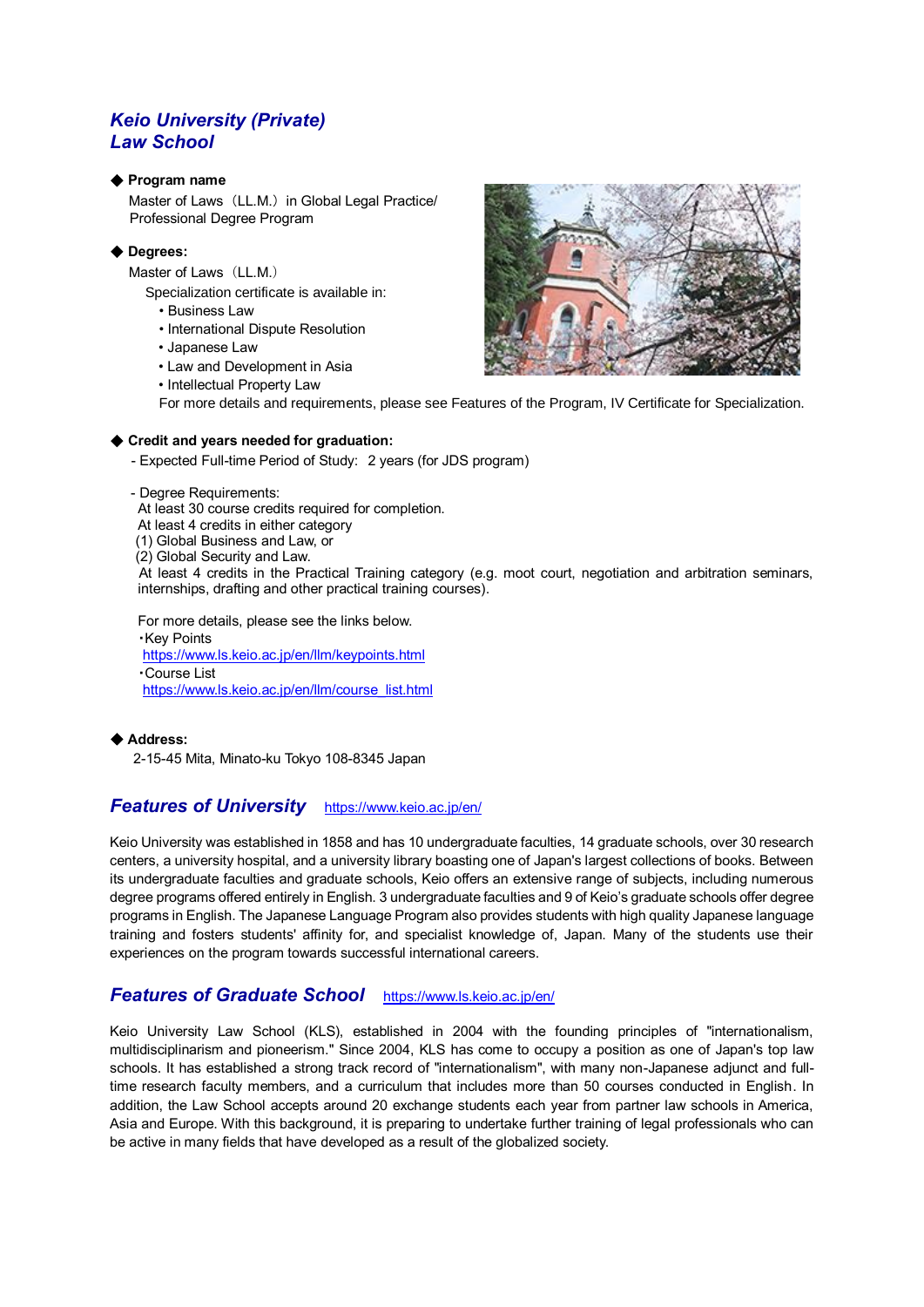#### I. Internationalism

Rapid globalization has globalized legal disputes and crime, and internationalized the work of legal professionals. In today's society, not only lawyers practicing in international business law but legal experts of all kinds need to be international in outlook. KLS aims to meet this need by offering a rich range of optional courses teaching the basics of law in the United States, Europe and Asia, and American law in particular is taught primarily by full-time international instructors with legal and educational experience in Japan. Based on a hands-on study of international business law, students are trained in the ability to solve legal issues that span national borders from an international perspective.

### II. Developing an Interdisciplinary Outlook

With today's society changing at dizzying speed, new legal problems are arising all the time, and legal professionals must be able to keep pace with and deal with these problems as they arise. They must therefore be armed with the critical legal thinking skills to produce innovative solutions untrammeled by conventional wisdom, and this is where interdisciplinarity comes in. With its 10 undergraduate faculties and 14 graduate schools and 160-year history as a leader in the field of liberal arts education in Japan, Keio University is just the place for students to develop a balanced historical sense in an environment that provides ample opportunity for the study of neighboring subjects and experience of international exchange.

### III. Varied Range of Advanced Optional Courses

The four fields increasingly in demand on the business frontline are corporate law, financial law, international business law and intellectual property law. KLS's curriculum is designed assuming that most graduates will go on to play central roles as legal practitioners in these fields. A rich choice of related optional courses centering on a core of four workshop programs is therefore provided. Taught by instructors who are themselves active as practitioners in these fields, students are given the opportunity to develop a comprehensive understanding of the functions of law in these fields through hands-on experience of legal practice, enabling them to acquire academic knowledge and skills that can be applied in the real world. This is of course not the only pioneering element of KLS's curriculum, which also consists of advanced courses on subjects such as administrative law, tax law, criminal law, labor law, social security law, environmental law and medical law.

#### IV. Support for International Students

KLS accepts internatinal studenst from various universities. For example, during 2017 and 2020 we are receiving international students from leading law schools around the globe such as Cornell Law School, University of Washington, University of Illinois, University of British Columbia, Georgetown University Law Center, Universität Hamburg, Humboldt University (Berlin), National Taiwan University, Universite Libre de Bruxelles, Technische Universität Dresden, The University of Melbourne, University of Southern California Gould School of Law, Tsinghua University (Beijing), UCLA Law School, University of Auckland, Hanoi Law University (Vietnam), National University of Economics and Law in Ho Chi Minh (Vietnam), Pannasastra University (Cambodia), Thammasat University (Thailand), Chulalongkorn University (Thailand), University of Dhaka, University of Bangladesh (Bangladesh), University of Zurich (Switzerland), etc..

Faculty members in KLS provide a great deal of support and advice to help students to work on their study and to be effective professionals after they return to their countries. In addition, KLS has established an Advisory Board and intends to draw upon the professional and academic experience of its members for advice regarding KLS's academic programs of study and related matters.

According to the acceptance of foreign students, as term schedule in Japan differs from foreign countries, it is considered to secure the number of school days (for example, introduce a quarter term) for foreign students.

With an aim to encorage study life in Japan, KLS corporates with Keio University International Center and provides necessary information for foreign students, including daily life informations.

Some of the staffs who belong to KLS have long been engaged in legal assistance for Vietnam, Laos, Cambodia, Myanmar, Nepal, etc. They understand well the features of the laws in those countries and their current problems through the legal assistance activities such as participating in seminars in those countries, teaching at the study trip to Japan, TV meeting, etc. They recognize that the importance of the promotion of Access to Justice through strengthening the functions of judiciary. Thus they can adequately provide advices for various topics to strengthen the functions of judiciary including the reform of practices in court procedures, capacity building for legal professions such as judges, prosecutors, lawyers, the legal education in universities, etc. and comparative study with useful experiences of other Asian countries in the process of development in accordance with the needs of students so as to establish the Rule of Law.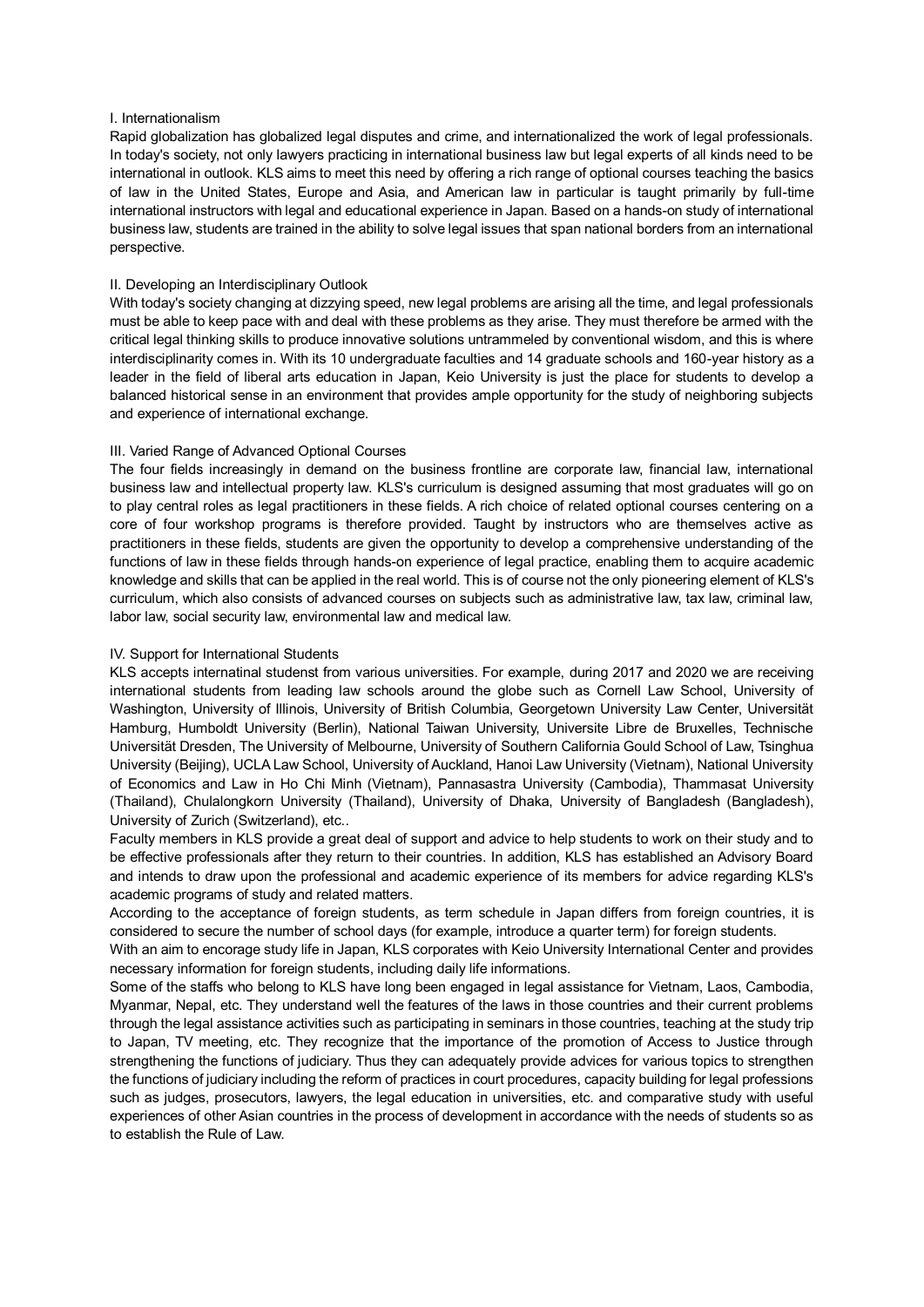# *Features of the Program*

In 2017, within KLS, a new Master of Laws (LL.M.) in Global Legal Practice program (KLS LL.M.) was added, while retaining the current Juris Doctor (J.D.) program for prospective Japanese legal professionals. The new KLS LL.M. program permits many students to obtain an LL.M. degree in one year, taking instruction in English, and has been the first program of its kind at a Japanese law school.

At KLS, it is believed that students should learn from and teach each other. KLS LL.M. program is designed to be integrated with Keio's entire law school curriculum, and seeks to attract the right mix of top-level international and Japanese students. Most of our English language courses will be opened to both our LL.M. and our Japanese J.D. and international J.D.-level exchange students.

### About KLS:

<https://www.ls.keio.ac.jp/en/about/kls.html> About KLS LL.M.: <https://www.ls.keio.ac.jp/en/llm/>

### I. Program

KLS LL.M. course will allow students to obtain master's degree. English will be the exclusive language of instruction and the program will allow students to obtain an LL.M., in principle, within a single year of instruction. KLS will actively accept foreign students who are international legal professional or who hold J.D. This approach will have synergistic effect in learning with Japanese legal professional at our campus and will lead to form a global network. KLS LL.M. program will target enrollment of approximately 30 students. With this small size class, you will not get lost in the crowed and can expect individualized attention as you will be helped achieve your goals. KLS LL.M. offers every student an opinion for individual research courses supervised by professors with specialties in areas of international businesses law, constitutional law, administrative law, civil law, law and development, public international law, environmental law, EU law, and intellectual property law, among others.

### II. Professional Courses

KLS LL.M. Course offers professional courses created specifically to meet the requirements of rapidly changing society. The curriculum of each of these classes is designed to train students to become experts in global scale. KLS LL.M. Course provides various classes : Japanese Law and Asian Law in Global Practical Perspective, Global Business and Law, Global Security and Law, Innovations and Intellectual Property Law, Area Studies, Comparative Law, Current Legal Issues, Legal Research and Writing. For more information about classes, please visit, [https://www.ls.keio.ac.jp/en/llm/course\\_list.html](https://www.ls.keio.ac.jp/en/llm/course_list.html)

### III. Practical Legal Education

The most important feature of KLS LL.M. is the emphasis on practical legal education. Not only legal researcher but also legal practitioner will teach courses in this program. Since KLS is located only minutes away from the heart of Japan's international business center, KLS professors are joined by world-class practitioners––including partners from Japan's largest law firms, attorneys, general counsel of major corporations and government lawyers such as prosecutors and antitrust enforcers––who come to the classroom as guest lecturers and adjunct instructors, bringing experience from headline-making dispute and deals. With these experienced professors, KLS LL.M. will provide professional and high level practical legal education courses such as: Negotiation, Arbitration, Drafting International Agreements,



Externship in Myanmar (2019, Yangon)

Drafting and Negotiation of M&A and JV Transactions and Moot Court. Also, KLS LL.M. arranges Internship programs in various fields in law firms, companies, NGOs. KLS offers the opportunity for students to earn a certificate demonstrating specialization in: Business Law, International Dispute Resolution, Japanese Law, Law and Development in Asia, and Intellectual Property Law.

#### IV. Certificate for Specialization

Keio LL.M. program offers the opportunity for students to earn a certificate demonstrating specialization in

• Business Law,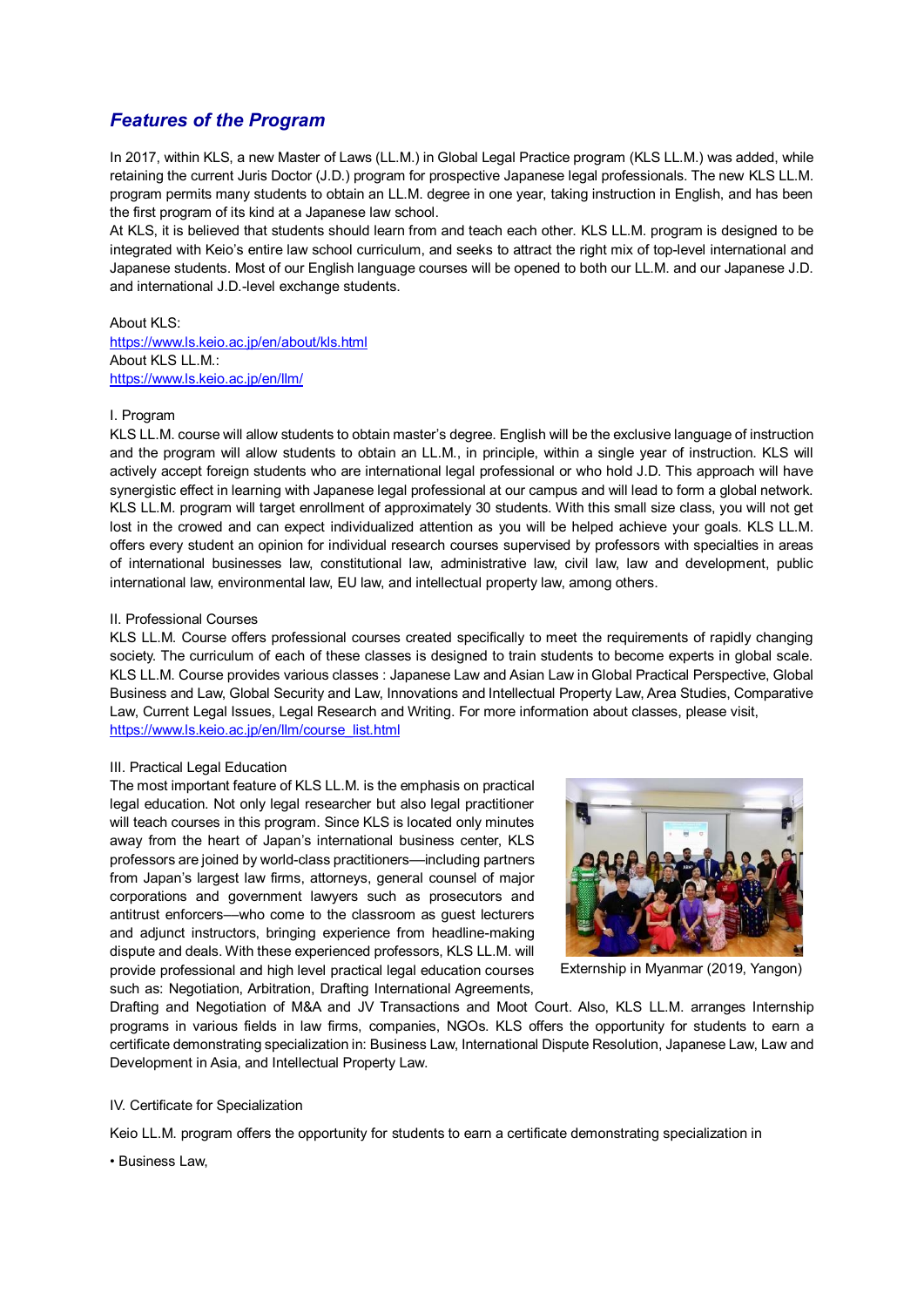- International Dispute Resolution,
- Japanese Law,
- Law and Development in Asia, and,
- Intellectual Property Law

Each certificate will require satisfactory completion of at least 10 credits in the relevant field, as well as 2-credit research paper. For the certificates in Business Law and International Dispute Resolution, at least one related 2 credit practical training class must be included. As the course requirements set forth a minimum only, and a certificate is intended to evidence a significant degree of focus and specialization, a student may apply for a certificate in only a single area of specialization.

#### About KLS LL.M courses,: [http://www.ls.keio.ac.jp/en/llm/course\\_list.html](http://www.ls.keio.ac.jp/en/llm/course_list.html)

#### V. Double Degree and International Joint Program

Furthermore, double degree arrangements with partner universities around the globe will speed up the process. KLS entered into a formal double degree arrangement with the University of Washington School of Law. In 2019, KLS concluded a dual degree agreement with Hanoi Law University, and National University of Law and Economics in Ho Chi Minh (Vietnam), and in 2021, with Thammasat University(Thailand). Under these arrangements, students are able to apply credits from each school toward LL.M. degrees at both schools.

Furthermore, KLS began a new program called the "Program for Asian Global Legal Professions (PAGLEP)" with its partner universiteis in Mekong region countires: Vietnam, Cambodia, Laos, Thailand and Myanmar. KLS and its 6 partner universities in 6 countries provide joint study programs and exchange programs in Mekong region countires. It aims to turn out global legal professionals who are able to solve legal issues from a truly global perspective.

About Double Degree Program: <https://www.ls.keio.ac.jp/en/dd/uw.html> About PAGLEP: <http://keiglad.keio.ac.jp/en/paglep/>



# You in the future.

**Global Legal Professionals** · Globally Active Lawyer

**Global Legal Specialists** · Legal staff of global companies · Legal staff of International Institutions

And more...

# *Necessary Curriculum to Obtain the Degrees*

\*Please see the link below. JDS Fellows will be enrolled in the LL.M. program.

- LL.M. Program Overview: https://www.ls.keio.ac.jp/en/llm/

- Key Points: https://www.ls.keio.ac.jp/en/llm/keypoints.html
- Course List/Catalogue: https://www.ls.keio.ac.jp/en/llm/course\_list.html
- Weekly Time Table of LL.M.: https://gslbs.adst.keio.ac.jp/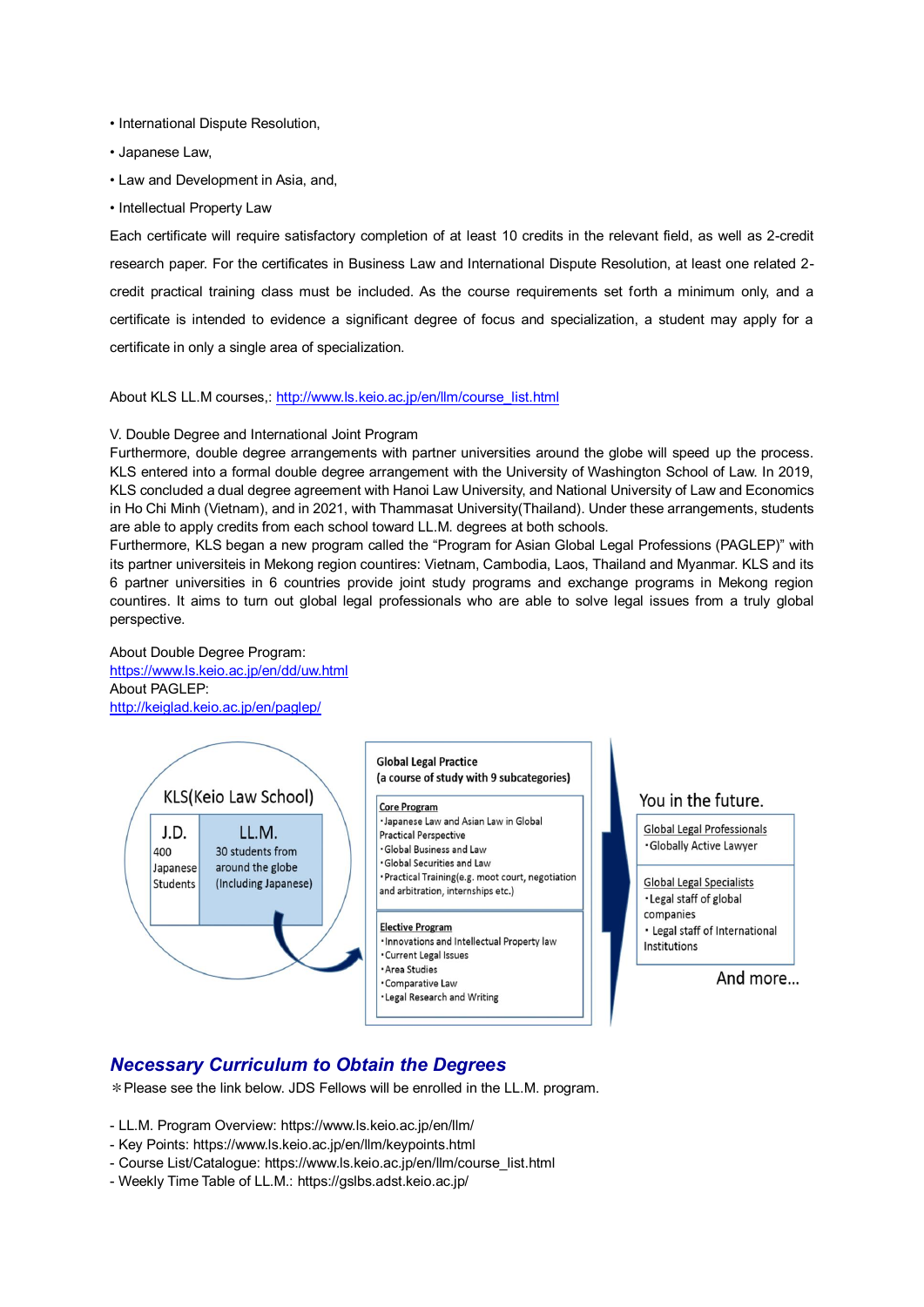- Syllabus: https://gslbs.adst.keio.ac.jp/

- Requirements & Admission: <https://www.keio.ac.jp/en/grad-admissions/masters/ls/>

# *List of faculty members capable of guiding JDS Fellows*

Please refer to the links below for details.

- Faculty Members <https://www.ls.keio.ac.jp/en/faculty.html>

- [Adjunct Teachers](http://www.ls.keio.ac.jp/kyouin/part.html) <https://www.ls.keio.ac.jp/kyouin/part.html>

- Advisory Board [https://www.ls.keio.ac.jp/en/advisory\\_board.html](https://www.ls.keio.ac.jp/en/advisory_board.html)

# *Academic Schedule*

Academic Calendar: [https://www.ls.keio.ac.jp/en/llm/academic\\_calendar.html](https://www.ls.keio.ac.jp/en/llm/academic_calendar.html)

# *Facilities*

### **Dormitories**

Students in the LL.M. program can apply for university housing (dorms), but the dorms are not subsidized by Keio and accordingly rent at roughly market housing rates. More information on the dorms is available at [http://www.ic.keio.ac.jp/en/life/housing/ryu\\_boshu.html.](http://www.ic.keio.ac.jp/en/life/housing/ryu_boshu.html)

Please note that not every student will be accommodated at the Keio University dormitory housing since the number of rooms are limited.

### **Media Center (Library)**

Media Center is open to all students. The center has one of the largest collections of books and journals in Japan. For more information, please see the website indicated below. <http://www.mita.lib.keio.ac.jp/en/>

#### **Health & Well-being**

Keio University will ensure that its campuses are safe and that its students, faculty members, and staffs have access to facilities that keep them healthy and active. See below for information on disaster relief, medical care, and counseling services available at Keio.

<https://www.keio.ac.jp/en/student-life/health.html>

# *Message for Applicants*

Following the Keio tradition, KLS is not simply a place where "teachers" teach "students," but is also a place where students teach professors and other students according to their unique background. It also has the setting where students, who will forever be part of the Keio community, first meet and play an important part in each other's growth and development as legal professionals. Furthermore, the Keio environment makes it possible for individual students to apply themselves to their own development in accordance with one of Keio's principles of "Independence and Self-respect." This process continues after graduation, with past graduates serving as a network of support for their juniors and current students. It is strongly hoped to receive the next intake of ambitious students who will take their place alongside their predecessors in contributing not only to the national interests of their own, but also to the social justice and peace of the world.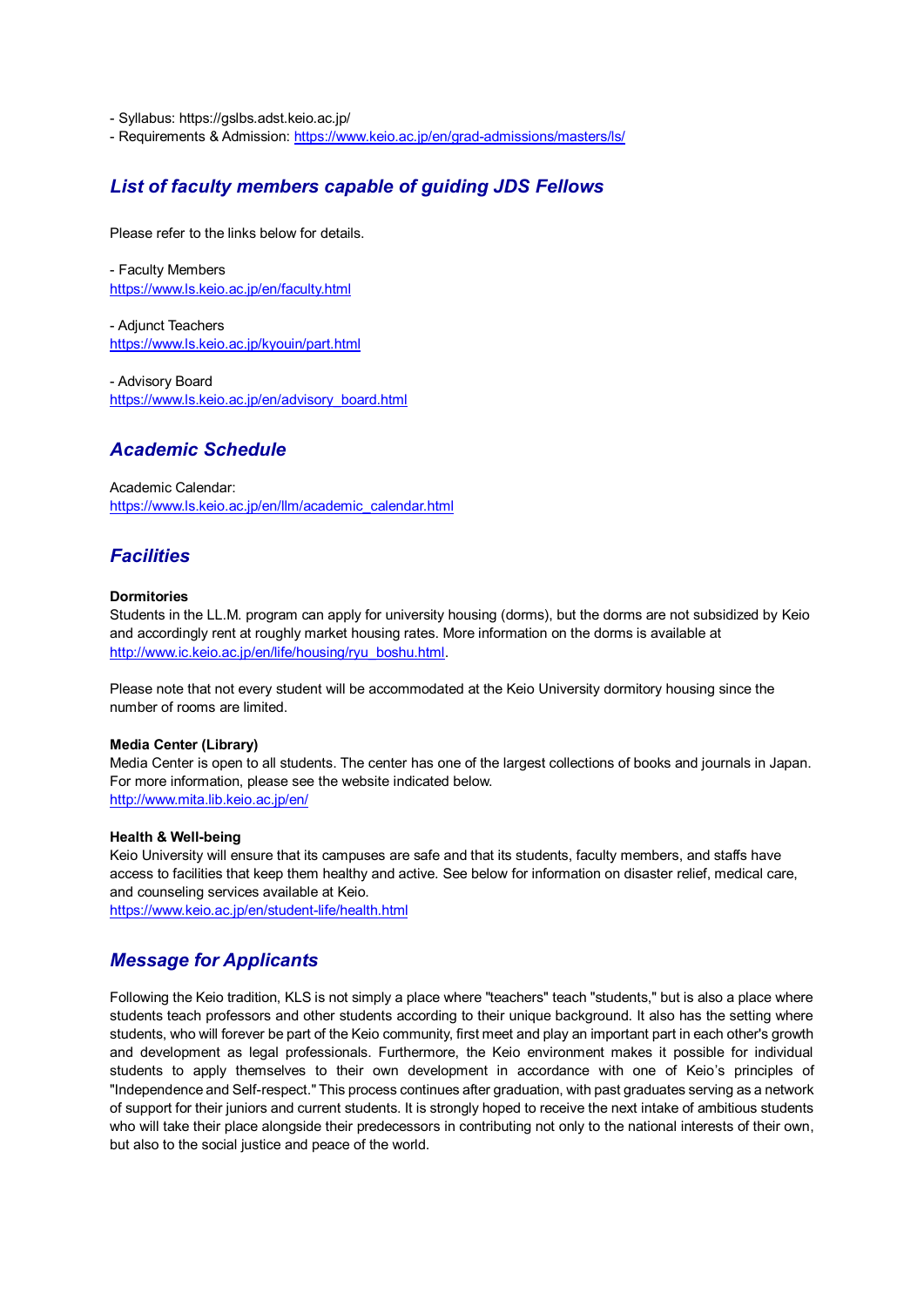KLS firmly believes that the international exchange program will form a critical part of your total educational experience. Students spending a semester or a full academic year at KLS are treated as members of the Keio community.

It is pleased to invite you to consider KLS as an excellent place to study as an international exchange student and to make lasting relationships with great teachers and students.



Online Class (June 2021)

# 【**Voice from JDS Returned Fellow**】



**Mr. MD Habibullah, 17th Batch (2018- 2019)**

**Belonging Organization: Ministry of Home Affairs**

There are many foreign agencies offering scholarships for the BCS (Bangladesh Civil Service) Officers to study abroad. Many the scholarships programs target both governmental and non-governmental officials. Amongst those the unique criterion of the JDS is that only the BCS and Bangladesh Bank Class-One officers are qualified to apply. JDS has started offering scholarship for the Bangladeshi officials since 2001. Now senior JDS Fellows have been working in different policy levels of Bangladesh Government who have made a strong network of JDS Fellows not only in the country but also in the international arena as well. It is a great opportunity for any BCS officer to be a member of JDS international network. On the other hand, JDS has also started offering PhD program for the Fellows which has been another unique dimension of Japanese Grant Aid for Human Resource Development Scholarship.

Moreover, Japan is the highly developed technology based country with the third largest economy in the world. It is also the country with the least crime and the highest conviction rates throughout the world. It has been able to retain these records continuously for a long period of time. Japan has strongly codified both its civil and criminal laws and has established a sustainable inquisitorial legal system with internalizing a little good portion of the adversarial system as well that can be a role model for maintaining law and order not only for Asian countries but also for the countries in any other continent. Japanese Universities are also internationally renowned for rendering a combination of research and experience based knowledge to the students. Any person determined to work in the policy level of his country specially in the policy level of legal framework will be eager to enrich his legal framework based multidimensional knowledge in a highly reputed University like Keio (KLS), Japan.

Japanese Legal System grew to this strong base undergoing a continuous process of changes throughout the legal framework history. Criminal Justice system in Japan is reputed to have been established since 4th century. The first codified law (Ritsuryo) in Japan is said to be established in as early as 7th century during the reign of emperor. The modernization or westernization of Japanese legal system started since 1868 during Meiji Government with the establishment of the Criminal Procedure Law (Chizaiho) in 1880 after the Napoleonic Criminal Code of France. The Criminal Procedure Code was revised after German Law in 1922 which proved to be based on the Continental